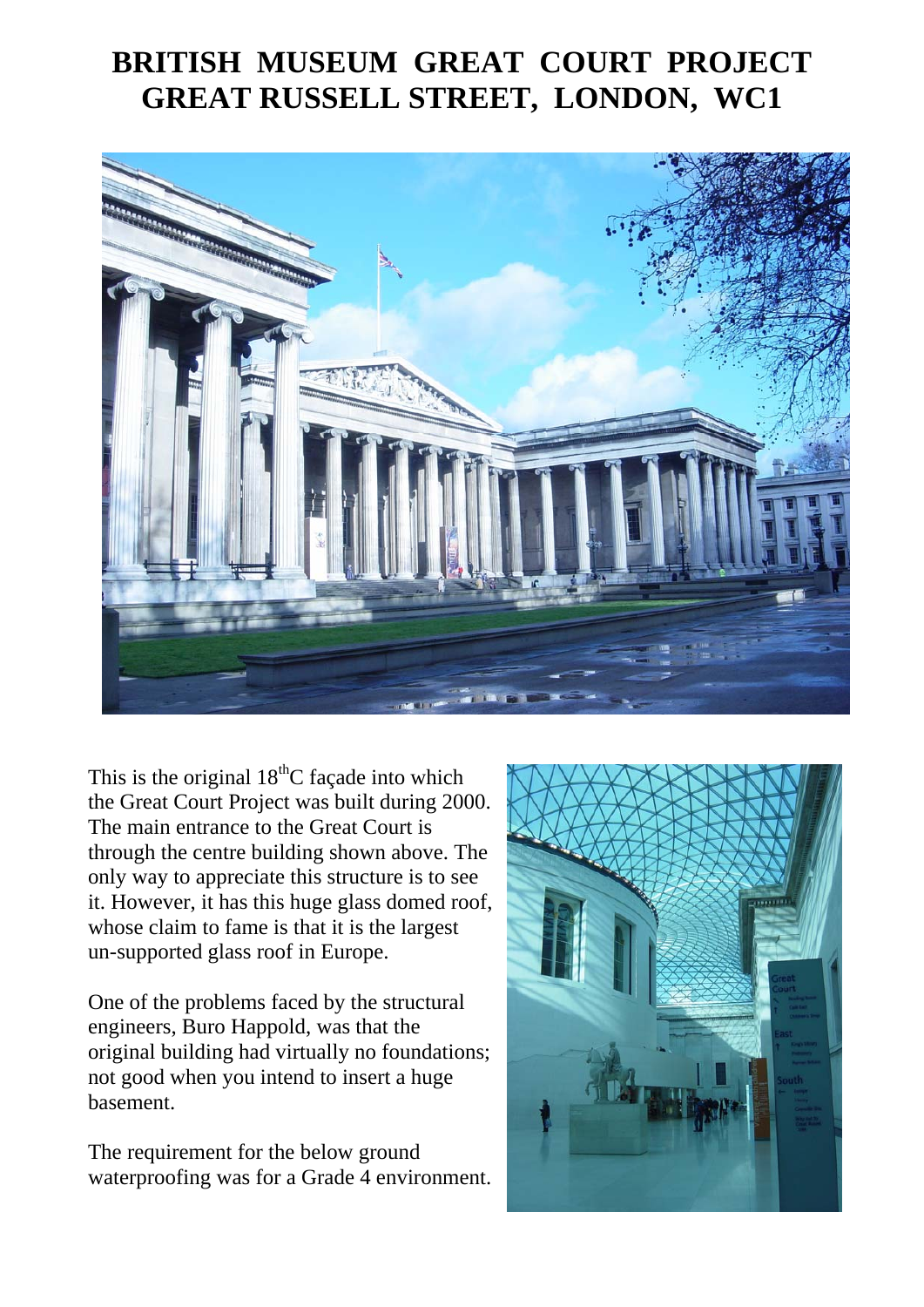

2,266m<sup>3</sup> of Caltite System concrete in 69 pours was used to waterproof the basement slab, retaining walls, lift pits and, at ground level, the base slab of the new Reading Room.

Apart from the public lavatories, the basement consists of a lobby, plant rooms, lecture theatre and an exhibition room (Currently showing African artefacts).



In the basement there were big problems with water ingress, nothing to do with the Caltite concrete, which Concrete Remedial Systems Limited was able to fix. There were six holes through the Caltite slab, four metres deep into which plastic sleeves had been concreted. These holes are where the hydraulic piston rams for the lifts go. Unfortunately, water was getting into the plastic sleeves from below the slab and filling them up with water. The gap between piston and outer sleeve is just 250mm and the gap between piston bottom and sleeve only 600mm, so there was very little space available to do the repair work. The work involved pumping fast-set grout down a tube to the bottom of the sleeve to temporarily stop water ingress. The water was then pumped out and a thin layer of hydrophilic resin pumped down to just cover the base area. This was left for a short time to react with the dampness before pumping down another layer of fast-set grout to restrain the resin.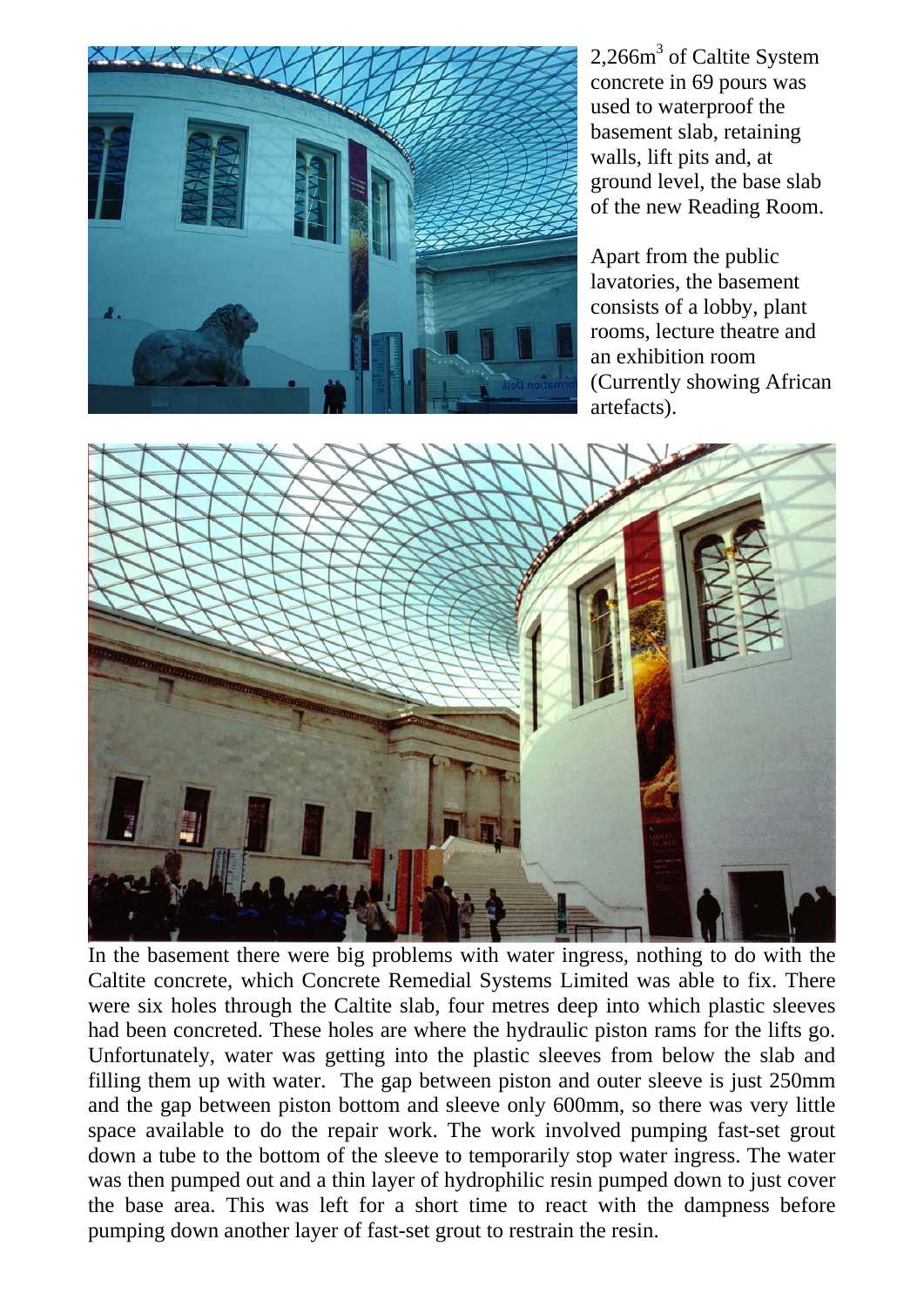# **Article that appeared in Building Magazine in 2000**

### **Cementaid's** *Caltite System* **concrete used to waterproof the Nation's Treasures**.

An extraordinary feat of engineering is taking place at the British Museum, as work continues on the spectacular roof and basement to rejuvenate the Museum for the new millennium. The Great Court project, costing nearly £100 million, will house the restored Reading Room, an education centre, exhibition galleries, restaurant, café, museum shops and new visitor services

The construction programme began in March 1998; the roof will be completed in early 2000 and the Great Court will open to the public in late November 2000

The Great Court scheme will transform the Museum's inner courtyard, with the world-famous Reading Room at its heart, into the largest covered public square in Europe

The architects are Foster and Partners; Buro Happold are the consulting engineers.

#### **Basement**

Buro Happold exploited the cost and installation advantages of the Caltite integral waterproofing system for the  $2,500m^3$  of structural concrete in the new lower level basement to form an auditorium, theatre, conference areas and plant rooms. The performance specification required that the system be British Board of Agrément certified and provide a guaranteed archive storage environment. The Contractor is John Doyle Construction with the ready mixed concrete supplied by London Concrete.

#### **Caltite**

Manufactured and supplied by Cementaid, the **Caltite System** is a high performance hydrophobic and pore blocking ingredient which modifies the concrete to provide water vapour transmission resistance, waterproofing, damp-proofing and corrosion protection. Used in thousands of projects around the world, the Caltite system has a track record of over 40 years. Over  $12,000m^3$  of Everdure Caltite System concrete was used in the new Wimbledon No 1 Court, it was used at the recent Chelsea Village development and, more recently, in the basement structure of the CONSTRUCT award winning project, Christ Church Court, part of the re-development of Paternoster Square by St Paul's Cathedral.